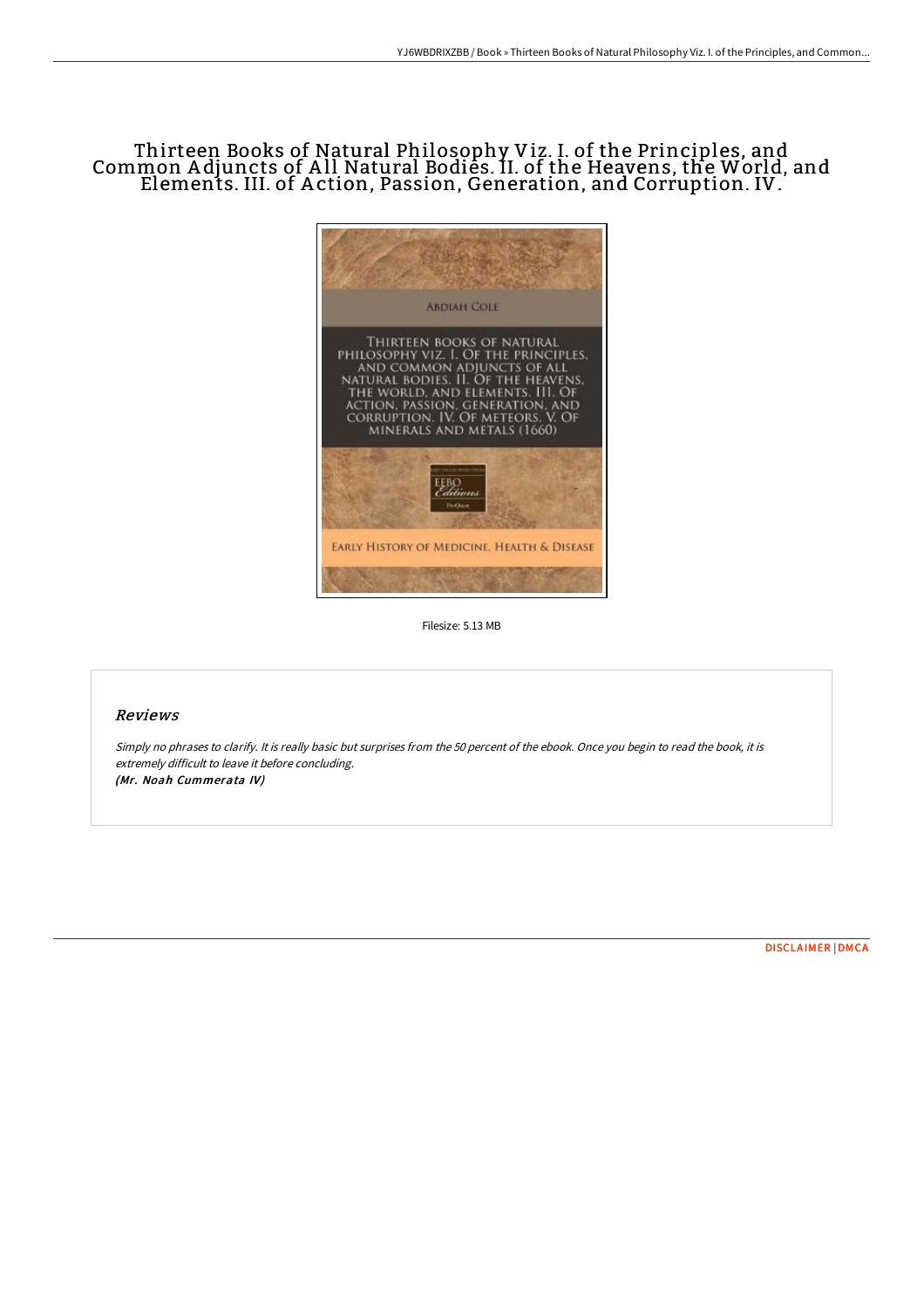## THIRTEEN BOOKS OF NATURAL PHILOSOPHY VIZ. I. OF THE PRINCIPLES, AND COMMON ADJUNCTS OF ALL NATURAL BODIES. II. OF THE HEAVENS, THE WORLD, AND ELEMENTS. III. OF ACTION, PASSION, GENERATION, AND CORRUPTION. IV.



To save Thirteen Books of Natural Philosophy Viz. I. of the Principles, and Common Adjuncts of All Natural Bodies. II. of the Heavens, the World, and Elements. III. of Action, Passion, Generation, and Corruption. IV. PDF, make sure you click the web link listed below and save the document or gain access to additional information which might be in conjuction with THIRTEEN BOOKS OF NATURAL PHILOSOPHY VIZ. I. OF THE PRINCIPLES, AND COMMON ADJUNCTS OF ALL NATURAL BODIES. II. OF THE HEAVENS, THE WORLD, AND ELEMENTS. III. OF ACTION, PASSION, GENERATION, AND CORRUPTION. IV. ebook.

Eebo Editions, Proquest, United States, 2010. Paperback. Condition: New. Language: Latvian . Brand New Book \*\*\*\*\* Print on Demand \*\*\*\*\*.EARLY HISTORY OF MEDICINE, HEALTH DISEASE. Imagine holding history in your hands. Now you can. Digitally preserved and previously accessible only through libraries as Early English Books Online, this rare material is now available in single print editions. Thousands of books written between 1475 and 1700 can be delivered to your doorstep in individual volumes of high quality historical reproductions. This series includes fascinating studies on the human brain from as early as the 16th century, as well as early studies on the physiological effects of tobacco use. Anatomy texts, medical treatises and wound treatments are also discussed, revealing the exponential development of medical theory and practice over more than two hundred years. ++++ The below data was compiled from various identification fields in the bibliographic record of this title. This data is provided as an additional tool in helping to insure edition identification: ++++ Thirteen books of natural philosophy viz. I. Of the principles, and common adjuncts of all natural bodies. II. Of the heavens, the world, and elements. III. Of action, passion, generation, and corruption. IV. Of meteors. V. Of minerals and metals Sennert, Daniel, 1572-1637. Culpeper, Nicholas, 1616-1654. Cole, Abdiah, ca. 1610-ca. 1670. The words Of the principles, . meteors., V. Of minerals . man., IX. Discourse . mixture, and XII. Dis 4. . things. are joined with separate brackets in the title; the authors names are also bracketed together. Includes preliminary contents and advertisement. Each book has a separate caption title. Text is continuous despite pagination. Signatures: pi1 A4 C-Y4 Z2 2E-N4 D-R4 S2 T1 2A-H4 [-C4, G4]. Title page stained, affecting text. [16], 156, 341-530, 161-224 p. London: printed by Peter Cole, printer and book-seller, and...

Read Thirteen Books of Natural Philosophy Viz . I. of the Principles, and Common Adjuncts of All Natural Bodies. II. of the Heavens, the World, and Elements. III. of Action, Passion, [Generation,](http://bookera.tech/thirteen-books-of-natural-philosophy-viz-i-of-th.html) and Corruption. IV. Online Download PDF Thirteen Books of Natural Philosophy Viz . I. of the Principles, and Common Adjuncts of All Natural Bodies. II. of the Heavens, the World, and Elements. III. of Action, Passion, [Generation,](http://bookera.tech/thirteen-books-of-natural-philosophy-viz-i-of-th.html) and Corruption. IV.